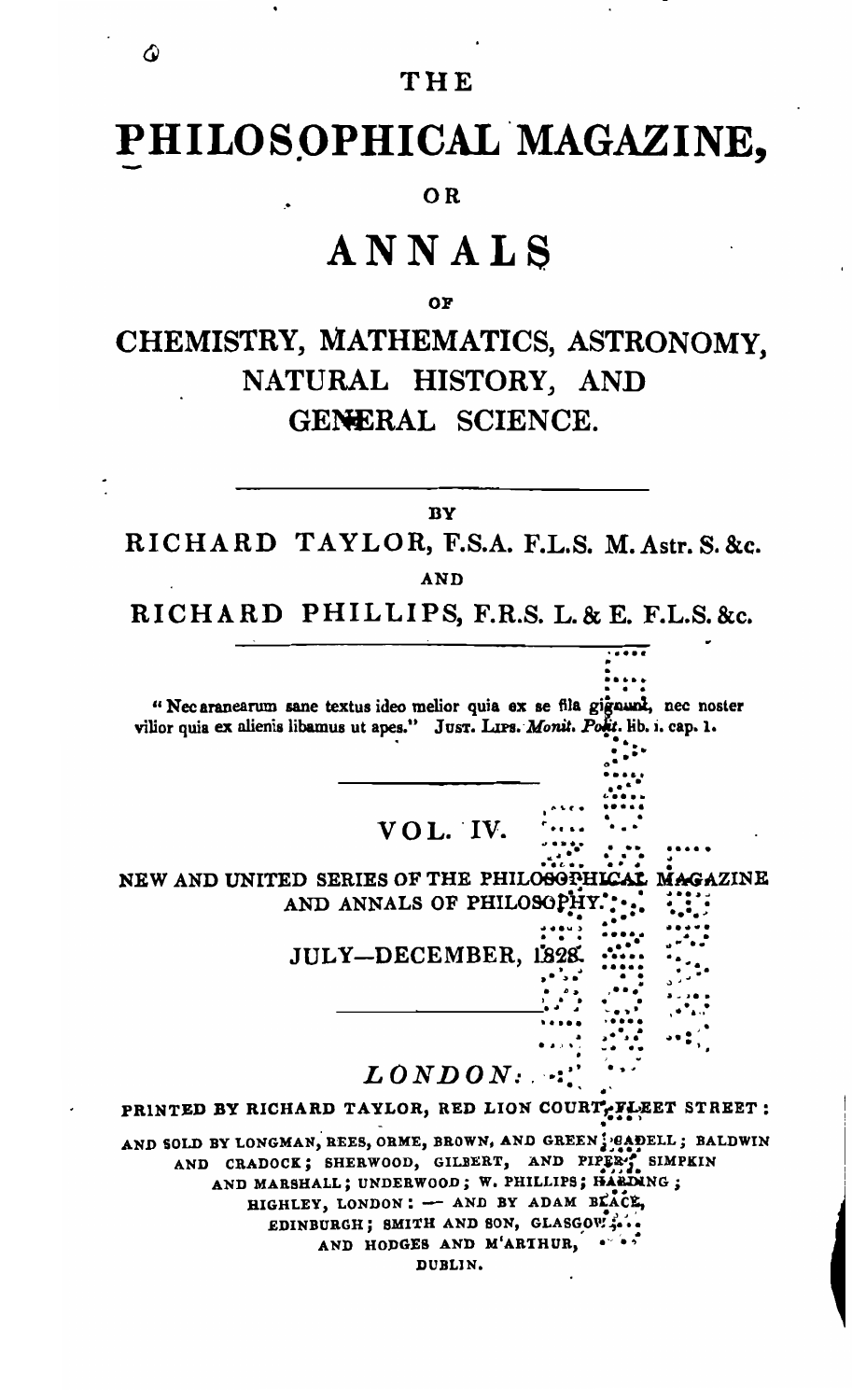### $T$  96 ]

xv. *Clu/1Mical JJ4amination qftke Oxides qfManga1ll!St.* By EDWARD TURNER, M.D. F.R.S. Ed. Professor of Chemistry *in tke University qfLondbn, and Felluw* of*tke Royal College* of*Physicians* of*Edinlmrg/t•*

[Concluded from p. 35.]

#### PART II.

#### *On: the Composition of the Ores of Manganese described by Mr.* Haidinger.

Method of Analysis.-- **pURE** fragments of the ores were . carefully selected, reduced to fine

powder in a mortar of agate, and washed with distilled water. Some of the ores yielded nothing to the action of water; but from some of them, especially from those of Ihlefeld, minute quantities of the muriate and sulphate of lime, and sometimes ofsoda, were separated by the action of water. It is the accidental-presence of the muriates which gives rise to the disengagement of chlorine when sulphuric acid is added to some of the native oxides of manganese, and which induced Mr. Macmullin to regard chloric acid as a constituent of these ores. For the correction of this error we are indebted to Mr. Richard Phillips<sup>\*</sup>, with whose observation my own experiments correspond;-none of the native oxides yield a trace of chlorine on the addition of sulphuric acid, provided the muriates have been previously removed by washing.

The ores, before being submitted to analysis, were dried at  $212^{\circ}$  F., by which means they were brought to the same degree of dryness which they possessed before being washed. The water naturally contained in them was ascertained in every instance by heating a known quantity of the ore to redness, and collecting the water in a tube filled with fragments of the chloride of calcium.

The quantity of oxygen was in most cases ascertained both by bringing the ore to the state of red oxide by exposure to a white heat, and by converting it into the protoxide by means of heat and hydrogen gas. When performed with the precautions stated in the first part of this communication, either of these methods may be relied on with confidence; but the first is more convenient in general practice, because it requires less time and a more simple apparatus. The latter is sometimes very troublesome, owing to the difficultywith which some of the ores of manganese, the native peroxide for example, are

\* Phil. Mag. and Annals, vol. i. p. 313.

reduced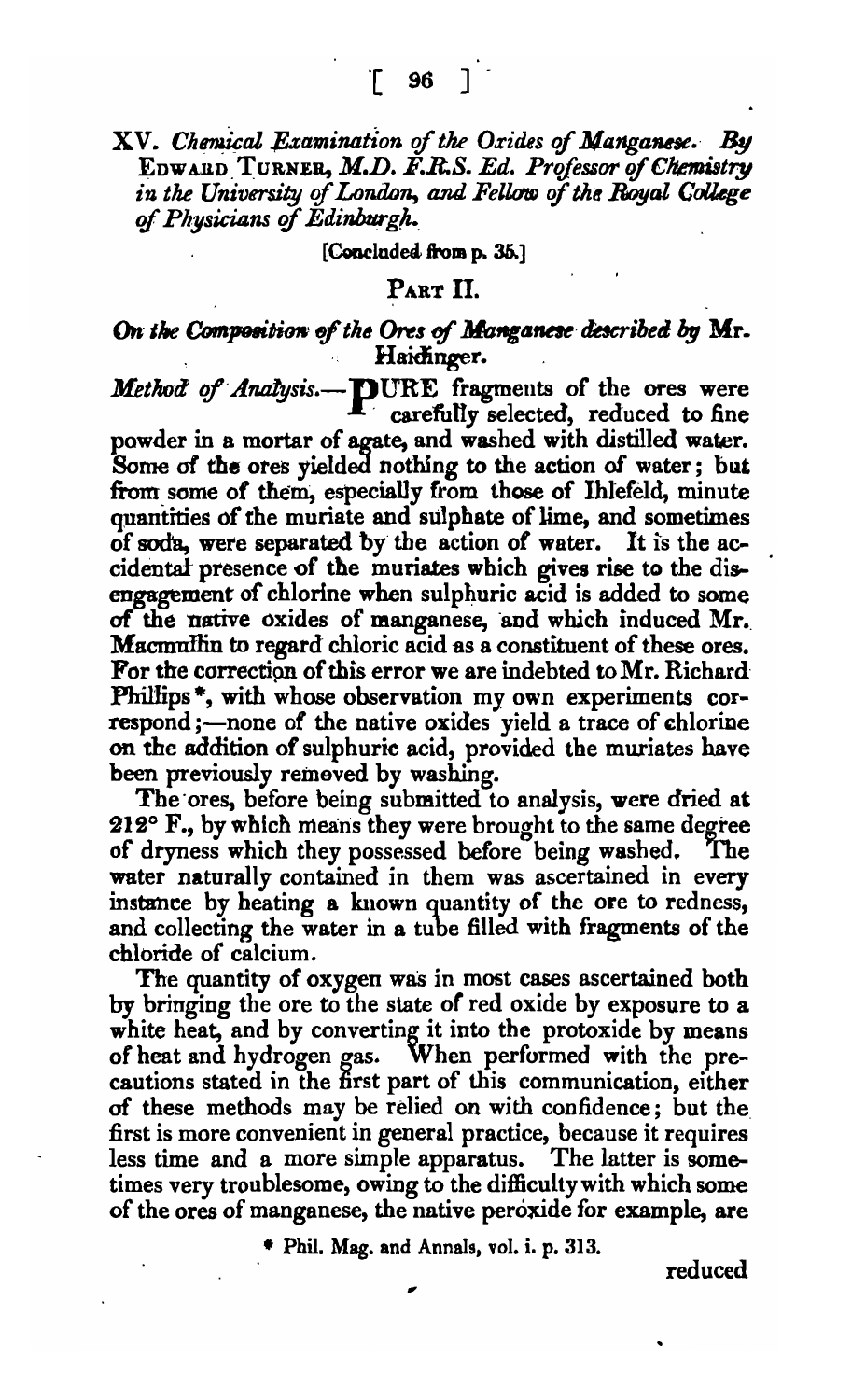reduced by hydrogen to the state of pure protoxide. I have in no instance estimated the quantity of oxygen by means of the deutoxide, the formation of this compound being in my opinion too uncertain to admit of any analytic process being founded upon it.

In searching for the presence of foreign matters I have employed the following processes. The water which was expelled from the ores by heat, was examined with test paper, but was always found quite free from alkaline or acid reaction. The absence of carbonates was ascertained by the entire want of effervescence on the addition of dilute nitric acid. Strong sulpharic acid did not cause the evolution of chlorine or any acid fumes.

On dissolving the ores in muriatic acid and evaporating the solution to perfect dryness, the residue, with the exception of a little siliceous matter and red oxide of manganese proceeding. from slight decomposition of the chloride, was always completely redissolved by water. This circumstance demonstrates the absence of phosphoric and assenic acids, which, if present, would have been left as the insoluble phosphate or arsemate of manganese. By well known methods I satisfied myself of the absence of sulphuric acid, alumina, and magnesia. In several of the orgs the oxalate of ammonia detected a trace of lime. It is remarkable that every species, with one exception. contains baryta. In most of them, indeed, it is present only as an impurity; but in two of the ores, the uncleavable manganese-ore or black hematite, and the manganese oxide noir *barytifere* of Hauy, it is an essential ingredient of the mixture. In those species in which this earth exists as an impurity, it is not united with the sulphuric or carbonic acid; but is most probably combined with the peroxide of manganese.

From the frequency with which iron has been found accompanying the ores of manganese, I was led to expect its presence, and employed the ferrocyanate of potash and hydrosulphuret of ammonia as re-agents for its detection. The muriatic solution of the different species yielded a white precipitate with the ferrocyanate of potests, and the characteristic flesh-coloured sulphuret of manganese with the hydrosulphuret of ammonia. It hence follows that all the ores submitted to analysis, even the uncleavable manganese-ore, which has been placed among the ores of iron, are perfectly free from iron, as well as from copper, lead, and similar metallic substances.

Analysis of Manganite or the Prismatoidal Manganese-ore. -This ore, even when selected with the greatest care, vields to distilled water traces of the muriates and sulphates of lime and soda. It dissolves without residue in muriatic acid, and New Series. Vol. 4. No. 20. Aug. 1828. o is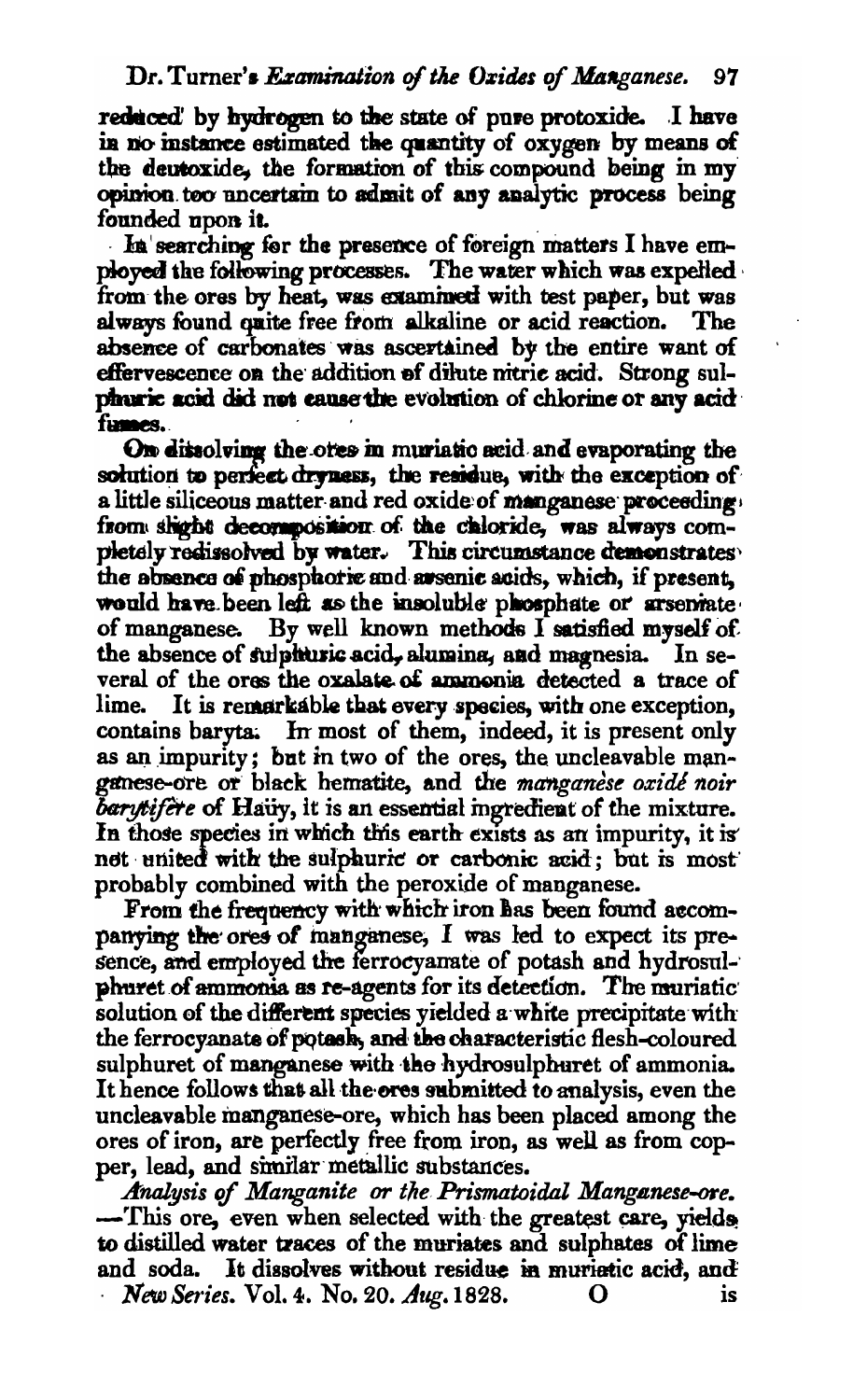is free from siliceous earth, lime, baryta, and every other impurity. It is the purest native oxide of manganese which has fallen under my notice. Its powder has a uniform brown tint, and I have been unable to observe in it any tendency to pass into the peroxide by absorbing  $\alpha x$  and  $\alpha$  from the air. After exposure to the air for six months, during which it was frequently moistened with distilled water, it underwent no change of weight. Cold sulphuric acid acts very feebly on this oxide. M. Gmelin\* of Heidelberg states that it is not dissolved at all by this acid in the cold, and I was at first of the same opinion: but by employing a considerable quantity of the oxide, and agitating. the mixture frequently,. the.acid does. acquire a red tint in the course of two or three days. In this respect.manganite agrees with the peroxide; but differs from all the other species, which communicate a red colour to cold sulphuric acid with much greater facility.

When manganite is heated to redness it gives out 10.10 per cent of water; and the total loss from exposure to a white heat is 13'15 per cent. Deducting from the last number the amount of water,  $3.05$  remain as the loss in oxygen. The result of this analysis is therefore,

| Red oxide 86.85 |  |
|-----------------|--|
| Oxygen 3.05     |  |
| Water 10.10     |  |
|                 |  |

100.00<br>According to this analysis, manganite contains an oxide of manganese, 89'9 parts ofwhich yield 3'05 of oxygen, on being converted into the red oxide, An equal quantity of pure deutoxide, in undergoing a similar change, should lose 2.997 of oxygen.

· Exposed to a strong red heat and a current of hydrogen gas, 100 parts of manganite lost 19'09 parts in one experiment, and 19'07 in another. The mean is 19'08, and subtracting 10'10 as water, 8'98 remain as oxygen. According 10 this analysis the manganite is composed of

| Protoxide 80.92                 |        |
|---------------------------------|--------|
| Oxygen  8.98<br>Water 10.10     |        |
|                                 |        |
|                                 | 100:00 |
| Now as 80.92: 8.98:: 36: 3.995. |        |

 $\cdot$   $\bullet$  I regret that I have been unable to obtain a sight of that volume of the Zeitschrift der Mineralogie, which contains M. Gmelin's paper on the composition of the oxides of manganese. My knowledge of his labours is 1IOIely denved from 1\1:. LeOJlhar.d's *HandJJuch der Or!lktognorie, .*

.From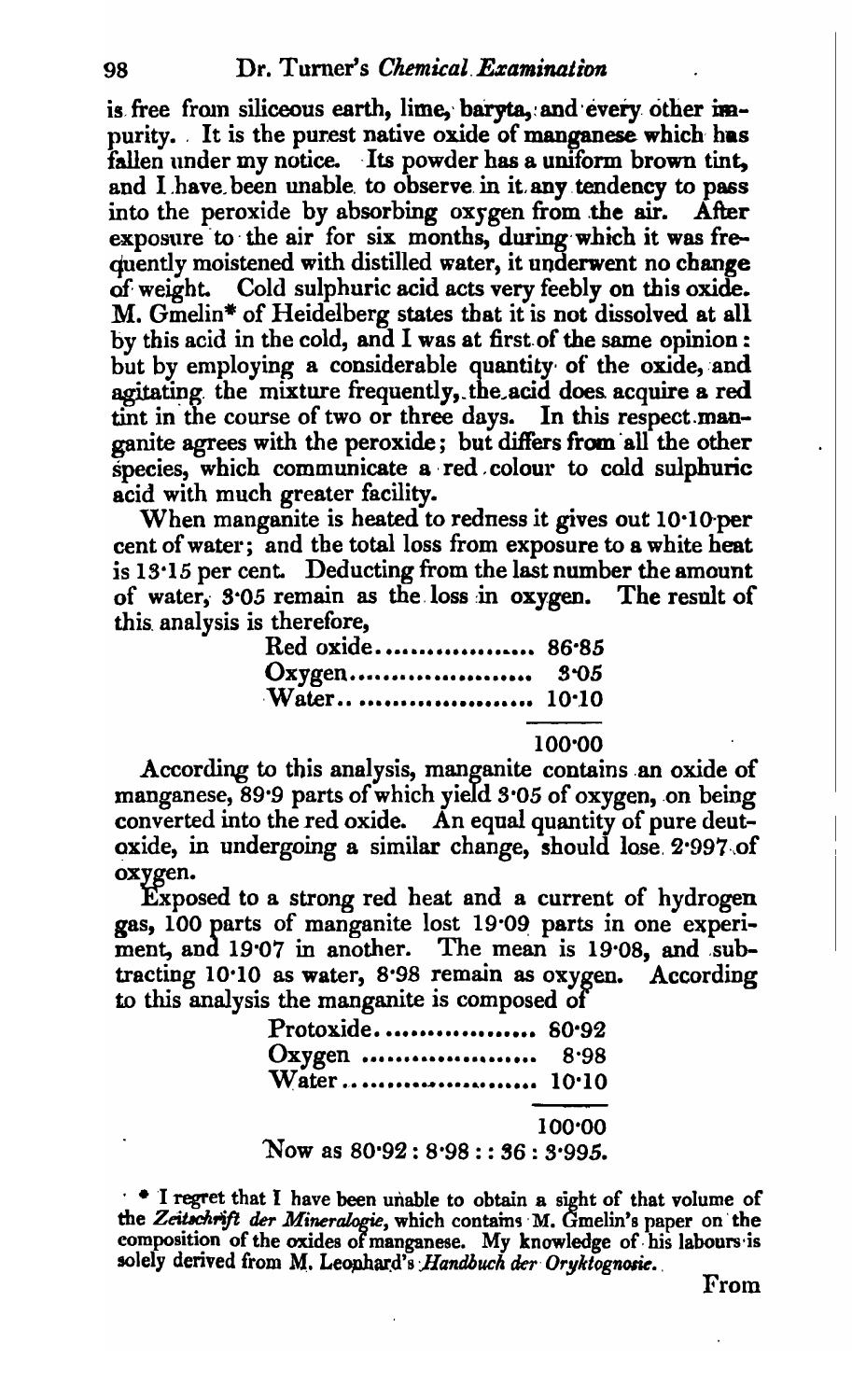From the result of both analyses it is apparent that manganite, in relation to manganese and oxygen, is a deutoxide.<br>  $\therefore$  Also as 89.90: 10.10:: 40: 4.494.

The fourth number is so near  $4.5$ , half an equivalent of water, that we may safely regard manganite as a compound of 80 parts or two equivalents of the deutoxide of manganese, and 9 parts or one equivalent of water.

The material for the preceding analysis was taken from a very fine crystallized specimen from Ihlefeld. The result of Gmelin's analysis of the same variety is as follows  $:$ —Red oxide 87.1, oxygen 3.4, water 9.5. The water is here certainly underrated.

The grey oxide from'Undenaes in West Gothland, analysed by Arfwedson, is a similar compound.

*Analysis* of the Brachytypous Manganese-ore or Braunite.-The colour of this ore, both in mass and in powder, is nearly black. With sulphuric acid it yields no distinct odour of chlorine. It dissolves in muriatic acid, leaving a trace of siliceous matter. The solution gives a precipitate of sulphate of baryta with sulphuric acid, but does not contain any other impurity. Of all the native oxides this is the most easily reduced to the state of protoxide by the action of hydrogen gas. The material for analysis formed part of a specimen from Elgersburg.

As a mean of two closely corresponding experiments, this oxide contains 0'949 per cent of water.

To ascertain the quantity of oxygen, 16·684 grains were exposed for 'half an hour to the action of hydrogen gas at a red heat. The residue weighed 14'837 grains, and had the light green tint of the protoxide. The total loss was 1'797 grains, or 10·80 per cent; and subtracting 0'949 'for water, there remains 9·851 per cent as the loss in oxygen.

The baryta was precipitated by sulphuric acid from a solution in muriatic acid of  $42.09$  grains of the mineral. The precipitate after being heated to redness amounted to 1'44 grains, equivalent to 0.951 of a grain or 2.26 per cent of pure baryta. According to this analysis, 100 parts of the ore contain

| Protoxide  86.94 |  |
|------------------|--|
|                  |  |
| Water 0.949      |  |
| Baryta  2.260    |  |
| Silica  a trace. |  |

#### 100'000,·

Now  $86.94: 9.851:: 36: 4.079$ ; and as the presence of water and baryta, from the small quantity of these substances,  $0<sub>2</sub>$  must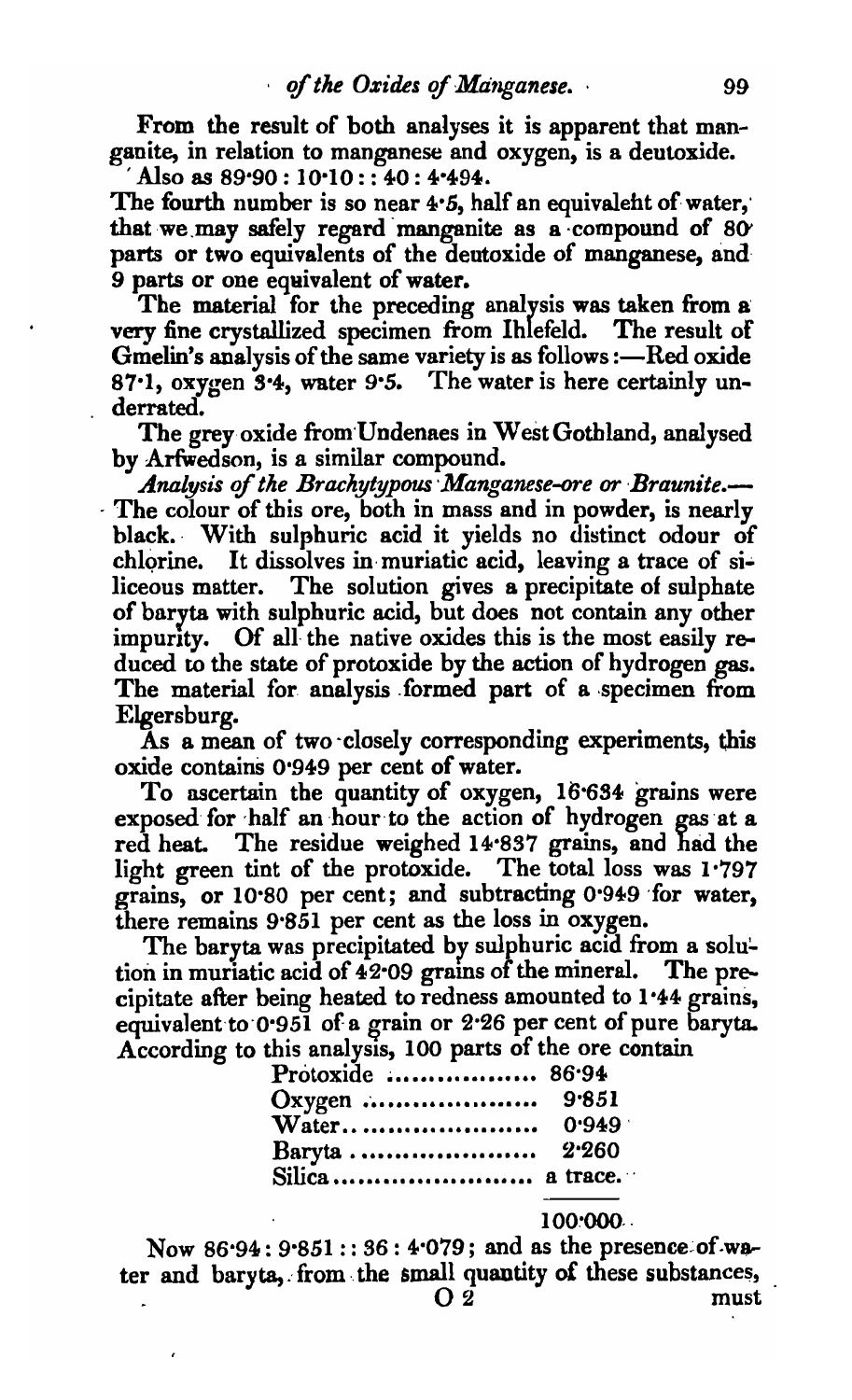must be regarded rather as accidental than essential to the mixture, it follows that braunite is an anhydrous deutoxide of manganese. I apprehend the baryta must be in combination with deutoxide of manganese; since, were it united with peroxide, the loss in oxygen would exceed the quantity above stated.

I am not acquainted with any analysis of this mineral by other chemists.

Analysis of the Pyramidal Manganese-ore or Hausmannite. Hausmannite, before being washed, yields a faint odour of chlorine by the action of sulphuric acid. When heated to redness it gives off 0.435 per cent of water; and at a white heat the loss is only 0.65 per cent, indicating 0.215 of oxygen. When dissolved in muriatic acid, a small quantity of silica is left, amounting to 0.837 per cent; and on adding sulphuric acid to the solution, a little sulphate of baryta subsides, indicating 0.111 per cent of the pure earth. Hausmannite is accordingly resolved by this analysis into

| Red oxide  98.098 |  |
|-------------------|--|
| Oxygen $0-215$    |  |
| Water 0.435       |  |
| Baryta $0.111$    |  |
| Silica 0.987      |  |
|                   |  |

#### $100:000$

This oxide is manifestly an anhydrous red oxide of manganese. The small quantity of oxygen lost at a white heat is probably owing to the admixture of a little deutoxide or peroxide, combined with the baryta.

From some preliminary experiments on hausmannite, M. Gmelin of Heidelberg\* inferred that it is a pretty pure red oxide, an inference which entirely agrees with the result of the preceding analysis. This is the only chemical examination of hausmannite by other chemists, which I have met with. The material for my analysis was part of a specimen from Thlefeld, for which I am indebted to the kindness of Professor Stromeyer.

Analysis of Pyrolusite, or the Prismatic Manganese-ore.-The following analysis was made with a compact columnar variety from Elgersburg, which has a specific gravity of 4.94, and the individuals of which have a parallel direction. With sulphuric acid it does not yield a trace of chlorine; and the only impurities which I could discover in it are silica and baryta, the former amounting to  $0.613$ , and the latter to  $0.632$ per cent.

\* Leonhard's Handbuch der Oryktognosia.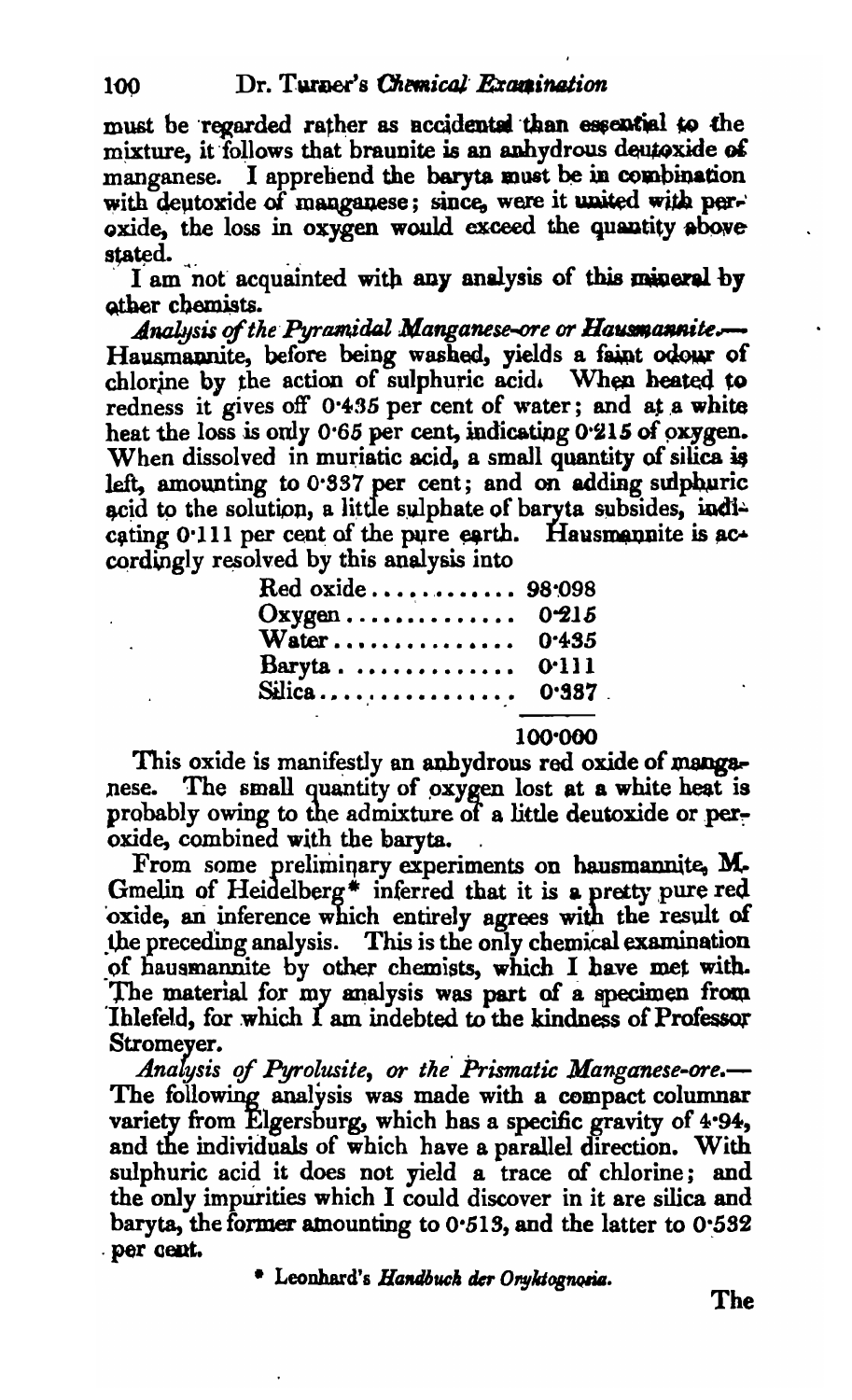The quantity of water was determined as usual by means of the chloride of calcium, and amounted to 1.12 per cent.

On exposing 23-746 grains of this oxide to a white heat, the loss proved to be 8.064 grains or 12.90 per cent. Subtracting  $1.12$  for water, there remain  $11.78$  as the loss of oxygen.

Accordingly, 100 parts of the pyrolusite were resolved into

| Red oxide 84055 |  |
|-----------------|--|
| Oxygen 11.78    |  |
|                 |  |
| Baryta  0.532   |  |
| Silica 0.513    |  |
|                 |  |

#### $100:000$

Now, omitting the water, baryta, and silica as accidental impurities, the remaining 97.835 parts lose 11.78 parts, or 12.04 per cent of oxygen in being converted into the red oxide. On the supposition that pyrolusite is composed of one equivalent of manganese and two equivalents of oxygen, it should lese in passing into the state of red oxide exactly 12.122 per cent of oxygen, a quantity which corresponds closely with the result of analysis. It is therefore an analydrous peroxide of manganese.

I have analysed another columnar variety of pyrolusite, which has a density of 4.819, and of which the individuals radiate from a common centre. I brought it with me from Germany, and believed it to be from Ihlefeld, as the ticket indicated; but Mr. Haidinger, after carefully inspecting several large cabinets in Germany, has been unable to discover any similar specimen which is known to have been found in that place. Its locality therefore is doubtful.

This variety is less pure than the foregoing. Before being washed, it yields chlorine on the addition of sulphuric acid; and after the muriates have been removed by distilled water, the neutral solution in muriatic acid gives traces of lime with oxalate of potash. It contains silica and baryta nearly in the same proportion as the first variety.

The following is the result of my analysis:

| Red oxide $85.617$ |  |
|--------------------|--|
| Oxygen $11.599$    |  |
| Water $1.566$      |  |
| Silica $0.558$     |  |
| Baryta $0.665$     |  |
|                    |  |

100.000

Subtracting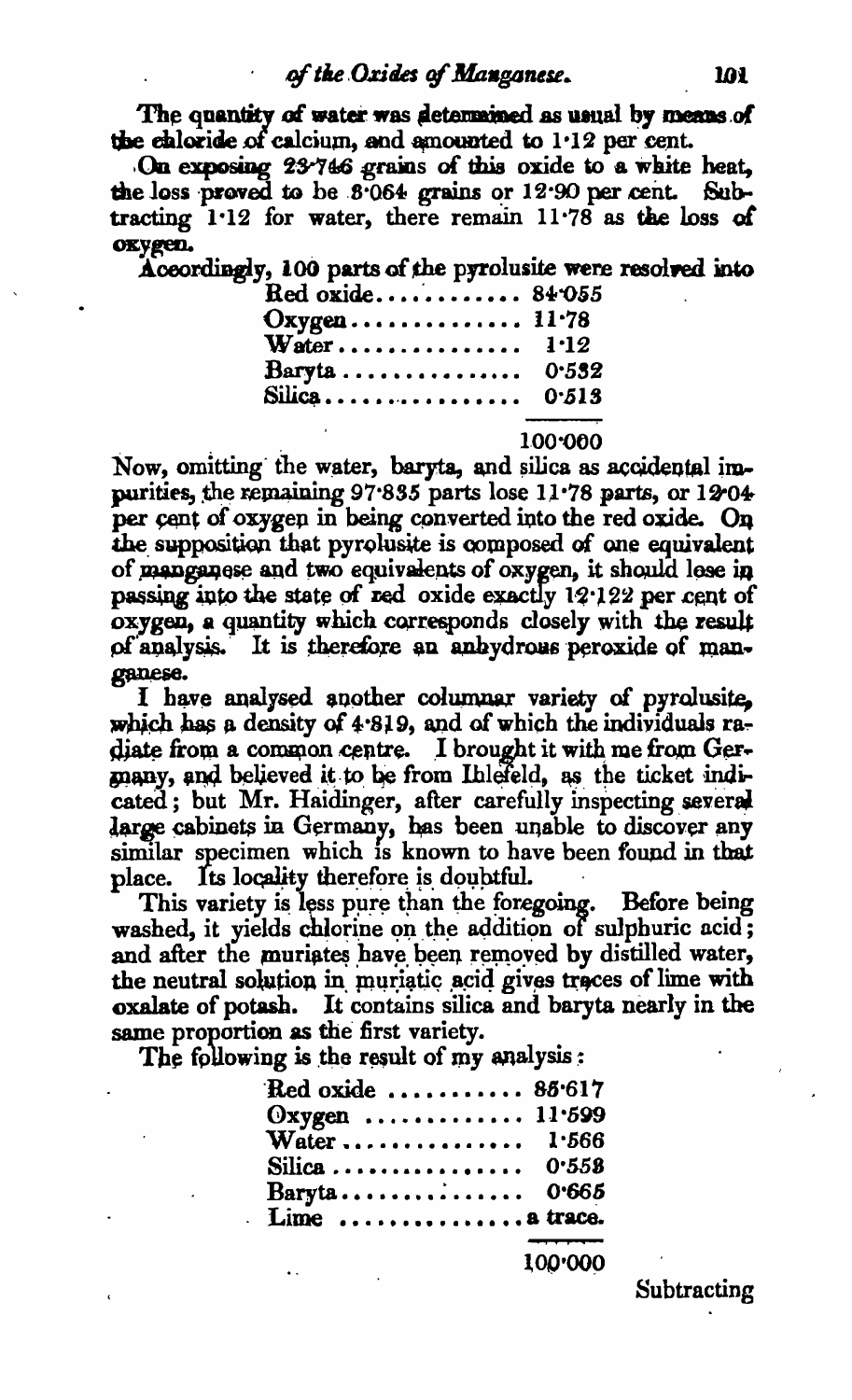Subtracting 2.784 as impurities, there remain 97.214 parts, which lose  $11.599$ , or  $11.981$  per cent, of oxygen in being. converted into the red oxide. It is therefore an anhydrous peroxide, most probably containing an admixture of some other oxide.

*Analysis* f?I *Psilomelane, or tke Uncleavable Manganese-ore.* --Thismineral when reduced to powder has a brownish-black colour, With sulphuric acid it ,does not emit any odour of chlorine. It dissolves completely in muriatic acid, excepting a small quantity of silica which amounts to  $0.26$  per cent; and the only substances which I could detect in the solution are baryta and the oxide of manganese. Though this ore has been placed by mineralogists among the oxides of iron, under the names of Black Hematite and Black Iron-ore, pure fragments of it do not contain a trace of that metal.

When heated to redness psilomelane gives out  $6-216$  per cent of water, The diminution in weight occasioned by exposure to a white heat is IS'58 per cent; and on subtracting 6'216 for water, there remains 7'864 as the loss in oxygen,

To ascertain the quantity of baryta  $30.028$  grains of the mineral were dissolved in muriatic acid, and the baryta precipitated by means of 'the sulphate of soda, a considerable excess of muriatic acid being allowed to remain in the, liquid, to prevent any manganese from adhering to the precipitate. The sulphate of baryta, after exposure to a red heat, amounted to 7'484 grains, equivalent, according to the atomic numbers of Dr. Thomson, to:  $4.914$  grains, or  $16.365$  per cent of pure baryta. The contract of the contract of the contract of the contract of the contract of the contract of the contract of the contract of the contract of the contract of the contract of the contract of the contract of the co

According to this analysis, 100 parts of psilomelane have yielded of

| Red oxide $69.795$ |  |
|--------------------|--|
| Oxygen 7.364       |  |
| Baryta  16.365     |  |
| Silica $0.260$     |  |
| Water $6.216$      |  |
|                    |  |

#### 100'000

The precise atomic constitution of psilomelane is not made apparent by this analysis; and, indeed, the result is of such a nature as to leave no doubt of this mineral containing more than one oxide of manganese. For it follows, from the quantity of oxygen expelled by heat, that a considerable part of the manganese must be in the form of peroxide; but it is equally clear that the whole of it cannot be in that state, because 69'795 parts of red oxide require 9'627 instead of 7'864 parts of oxygen· to constitute the peroxide, On perceiving this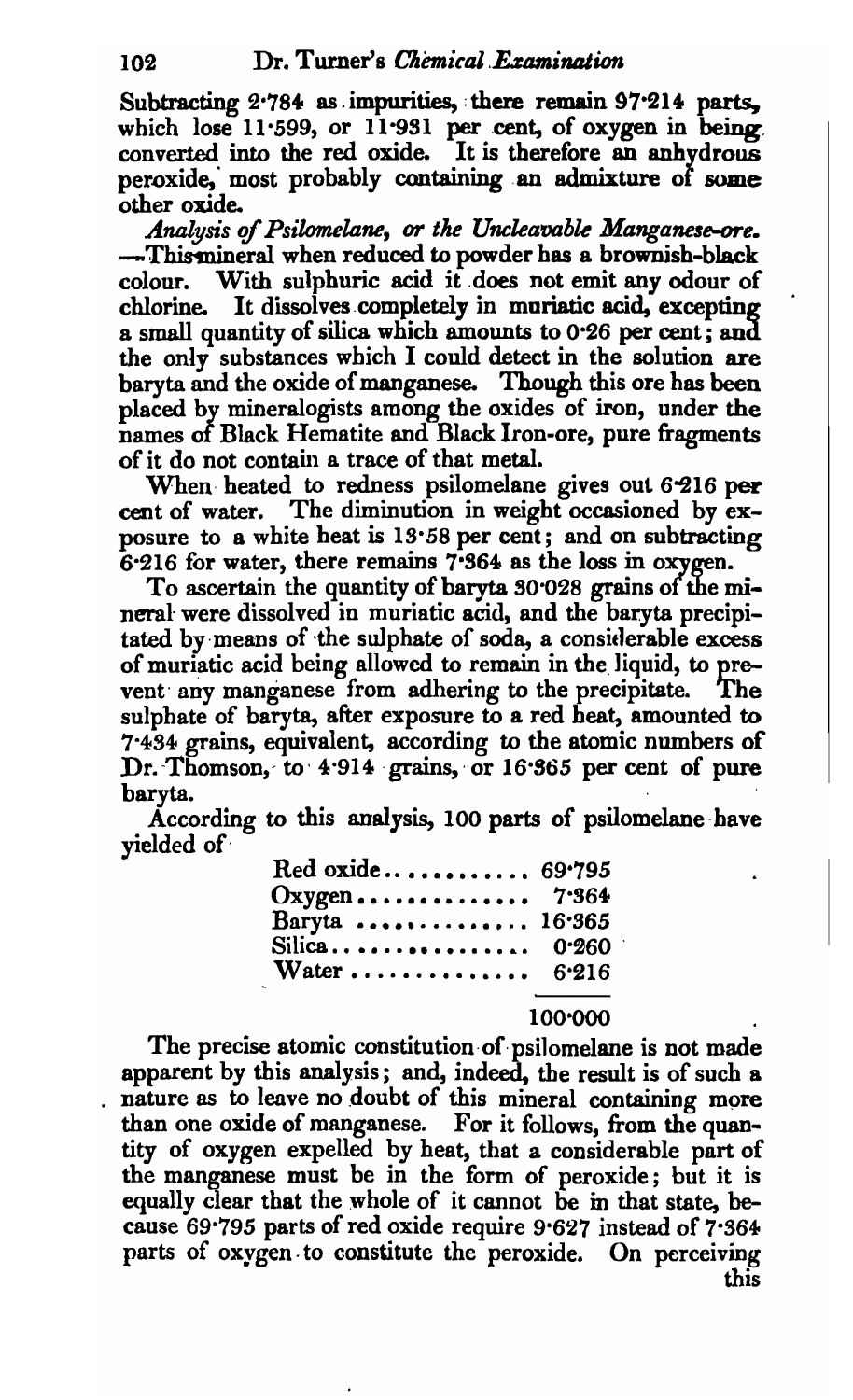this deficiency of oxygen, I at first suspected that the baryta might prevent the usual quantity of oxygen from being expelled from the peroxide by heat. Accordingly I ascertained the quantity of pure red oxide by the way of precipitation; but its amount corresponded closely with the number already. stated. psilomelane must therefore, I conceive, be a mixed mineral. I was at first disposed to regard it as. & compound of baryta and peroxide of manganese, accidentally containing an admixture of some other oxide in a lower stage of oxidation; but the fact noticed by Mr. Haidinger of psilomelane being.frequendy and intimately associated with. pyrolusite in the mineral kingdom, appears to justify the inference, that the uncleavable manganese-ore consists essentially of some compound, in proportions not yet ascertained, of baryta and the deutoxide of manganese, and that pyrolusite is the accidental ingredient. The propriety of this view is further shown by an analysis of the following ore from Romaneche, a mineral which is analogous to psilomelane in the proportion of its ingredients, and in which an admixture of pyrolusite may be detected by the eye.

Analysis of the Manganese oxidé noir Barytifere from Ro*manecke.-*The observations of Mr. Haidinger leave no doubt ofthis ore being a mixed mineral; and according to my analysis it is very analogous to psilomelane. The specific gravity of some of the purest fragments which I could select, is  $4.365$ : and the density of psilomelane, according to Mr. Haidinger, is 4'145. The colour of both minerals is similar.

The black oxide of Romaneche yields a very faint odour of chlorine with sulphuric acid. When heated to redness it gives out 4'18 per cent of water. At a white heat it loses 11'89 per cent; and after subtracting 4.13 for water, there remain  $7.26$ as the loss in oxygen.

In order to ascertain the quantity of baryta, 32.13 grains were dissolved in muriatic acid; and after separating. a small portion of silica, which amounted to  $0.953$  per cent, I precipitated the baryta by means of the sulphate of soda. The insoluble sulphate, after exposure to a red heat, weighed 8'118 grains, equivalent to 5'363 grains, or. 16'69 per cent of pure baryta. J00 parts of the oxide are accordingly resolved, into

| Red oxide  70.967                          |  |
|--------------------------------------------|--|
| Oxygen $\ldots \ldots \ldots \ldots$ 7.260 |  |
|                                            |  |
| Silica $0.953$                             |  |
| Water $4.130$                              |  |
|                                            |  |

·100'000

This'